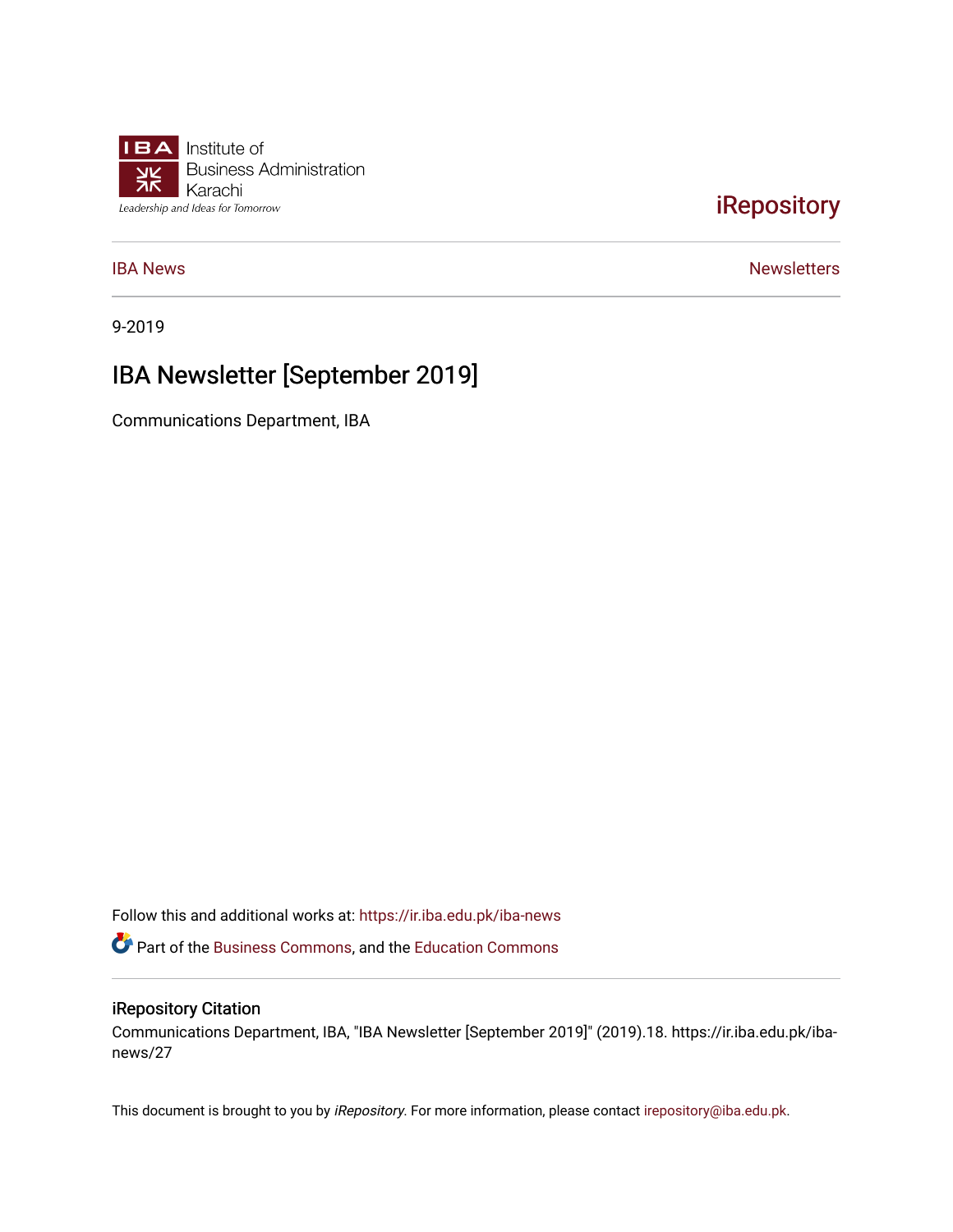IBA KARACHI | www.iba.edu.pk Issue 18 | September 2019

# Distinguished Lecture on **Pakistan's Economy: Macroeconomic Challenges and Outlook**

by Dr. Reza Baqir, Governor State Bank of Pakistan

**September 30, 2019:** The IBA, Karachi organized a distinguished lecture on *Pakistan's Economy: Macroeconomic Challenges and Outlook* by Governor State Bank of Pakistan, Dr. Reza Baqir. The session was moderated by ED Dr. Farrukh Iqbal. Attendees included members from the academia, corporate sector, media, the IBA faculty, staff, students and alumni.

Dr. Baqir divided his lecture in three parts: causes of the current macroeconomic challenges faced by the economy, actions taken by the economic team to address those challenges and the results to date, and the outlook of the economy. He described two main causes of the current macroeconomic challenges. Dr. Baqir also briefly touched upon the actions taken by the government to address the fiscal deficit related challenges.

Following the lecture, Dr. Iqbal engaged with Dr. Baqir to delve into the macroeconomic trials and tribulations that Pakistan is currently facing and the solutions for overcoming them. A Q&A session ensued between Dr. Baqir and the audience. The event concluded as Dr. Iqbal presented a vote of thanks and a memento to Dr. Baqir.

## **CEE** – Empowering Executives



**IBA CEE** Center for Executive Education



## **Workshops on Finance for Non-Finance Executives, Service Oriented Professional & The Learning Journey – TNA to MLE**

**September 17-18, 2019:** IBA-CEE hosted a two-day workshop on *Finance for Non Finance Executives*. The workshop was conducted by visiting faculty, IBA Karachi Mr. Abdul Rahim Suriya. This workshop provided basic concepts of Finance and Accounting, including terminology and assumptions, valuation, financial statements, identifying trends, and studying competitors. The workshop encouraged participants to conduct analysis of financial data and to infer financial data from corporate reports.

**September 19-20, 2019:** IBA-CEE hosted a two-day workshop on *Service Oriented Professional*. The workshop was conducted by Mr. Shuja Shams, who is a management development and HR consultant, and a certified Ken Blanchard Trainer.

**September 23-25, 2019:** IBA-CEE hosted a three-day workshop called *The Learning Journey – TNA to MLE*. The workshop was conducted by an independent consultant Mr. Talha Asim Ghazi. It aimed to equip L&D professionals with an understanding towards creating a learning culture, learning needs assessments and measuring learning effectiveness within their respective organizations. The training included various engagement activities along with constructive speaker sessions. Guest speakers for this workshop included IBA visiting faculty, Mr. Muhammad Farhan; Group Head HR, Ghulam Faruque Group, Mr. Aashar Saeed; and Head of Function for Training, Communication, Talent and OD at Ferozsons Laboratories Ltd., Mr. Adnan Saeed.

# **Resource Mobilization activity**

#### **25 NTHP students receive laptops from a donor**

September 16, 2019: Acting ED Dr. Sayeed Ghani and Director Talent Hunt Programs Dr. Junaid Alam distributed 25 laptops to the National Talent Hunt Program (NTHP) Batch of 2018 and 2019 provided by a generous donor. The NTHP and Resource Mublished by iRepositoryp2022 at the occasion.



## **Academic Certification in GS1 (Global Barcode Standard)**

**September 20-22, 2019:** The Lead Trainer and Manager (Education and training) GS1 Australia, Mr. Terry Papadis visited IBA, Karachi to speak to the PGD-Supply Chain Management participants. The GS1 Academic Certification is a synergistic workshop that provides exposure of SCM's technology layer through the utilization of the GS1 principles. It is a part of the Supply Chain Modeling and Simulation course, including role-play, and simulation of normal business that requires pragmatic solutions for the effective implementation of GS1 standards. Towards the end, the participants exhibited different business cases of GS1 implementation plans.

## **CEE hosted Directors' Training Program**

**September 2-5, 2019:** IBA-CEE hosted a Directors' Training Program. The program is approved by the Securities and Exchange Commission of Pakistan (SECP) and supplemented by Institute of Directors, UK.

Certain industries have specific regulatory and knowledge requirements. This program is extensively prepared by subject matter experts and is designed to keep directors of listed companies abreast of leading trends and practices that promote good governance, protect competitive advantages and prepare for regulatory change.

The following faculty conducted the program: Ms. Mahreen Nazar, Assistant Professor of Law, IBA, Karachi Mr. Abdul Rehman Suriya, Visiting Faculty, IBA, Karachi Mr. Amar Naseer, Corporate Lawyer, FCA, LLM Ms. Nausheen Ahmad, General Counsel of ICI Pakistan Ltd.



# **Faculty** Engagement

**September 26, 2019:** Assistant Professor Social Sciences and Liberal Arts Dr. Nadya Qamar Chishty-Mujahid gave a talk at SZABIST on twins, with special focus on fraternal twin relationships. The lecture was coordinated by SZABIST's Program Manager Languages, Professor Nadira Hyder Zaidi.

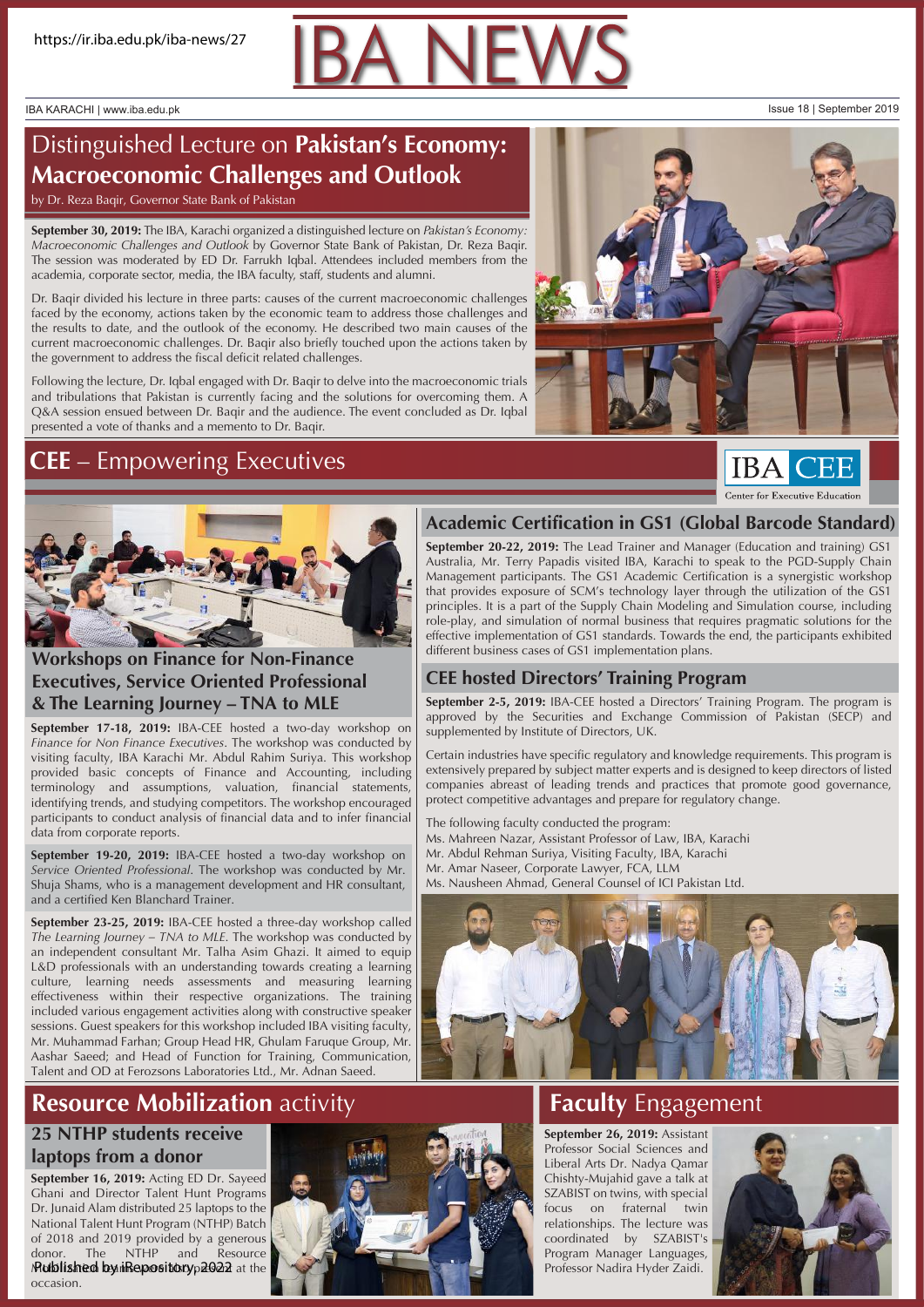## **Marketing department visits other educational institutes**

In an attempt to increase the visibility of IBA and to introduce the various programs being offered at the IBA, the marketing team visited the following institutes:

## **Nixor College**

**September 5, 2019:** The IBA marketing team visited Nixor College and had a meeting with student counselor Yousra Mateen.

### **Beaconhouse Regional Office South**

**September 6, 2019:** The IBA marketing team visited the Beaconhouse Regional Office South. The meeting was arranged by Regional Manager Amna Liaquat, and was attended by student counselors of Beaconhouse College Campus Defence, Gulshan, North Nazimabad and Discovery Center: Maham Idrees, Yumna Shoaib, Shehroze Shaikh and Noreen Gillani respectively.

## **Bayview College**

**September 12, 2019:** The IBA marketing team visited Bayview College and had a meeting with student counselor Rehab Naveed.

## **Institute of Business Management**

**September 20, 2019:** The IBA marketing team visited the Institute of Business Management (IoBM) and had a meeting with HoD Academics Noureen Kabani, Head of EMEC Dr. Samra Javed, Associate Professor Media Studies Dr. Erum Hafeez, Head of Media Productions Nabhan Shah Karim, and Senior Officer Public Relations Omar Iftikhar.

## **CEIF** News Bytes

**Guest Speaker Session on Shariah Governance Framework**



**September 30, 2019:** A guest speaker lecture was arranged for the undergraduate students of Islamic Banking and Finance at IBA. The session was conducted by Joint Director, Banking Inspection Department, State Bank of Pakistan Mr. Naveed Aslam. With 11 years of experience as a banking supervisor, Mr. Aslam shared his experiences and industry knowledge with the students.

## Guest Lecture Session on **Delusional States: Suspicion and Social Justice in the Making of Gilgit-Baltistan**



**September 27, 2019:** The Department of Social Sciences and Liberal Arts (SSLA) held a guest lecture by Development Sociologist Dr. Nosheen Ali titled, *Delusional States: Suspicion and Social Justice in the Making of Gilgit-Baltistan*. The talk was based on Dr. Ali's book which was published by Cambridge University Press in June 2019 and generated a lot of enthusiastic discussion and praise from the audience.

In the talk, Dr. Ali supported the theoretical concept of the 'delusional state', ruling through suspicion and paranoia, by using data from her interviewees, and marked four particular turning points in this history: 1947, 1970, 1988 and 2009. She also documented how local citizens seek inclusion and demand social justice through activism around three main issues: education and textbooks, the poetic public sphere, and ecological sovereignty.

The talk was attended by a large number of students and faculty from the SSLA department as well as from other department as non-tagged by iReposition of the public. ED, Dr. Farrukh Iqbal also attended the talk and lauded the research presented by Dr. Ali for its relevance and academic contribution.

## **Sports** News

## **IBA Karachi Basketball team wins big**

**September 28, 2019:** The IBA Karachi congratulates its Boys Basketball team who won the 13th AKU Inter-University Basketball Tournament 2019. The IBA team beat the Greenwich University team convincingly with a margin of 16 points. IBA students Jazib Ahmed Abbasi and Zia Ahmed were awarded the Best Player Award and Most Valuable Player award respectively. The IBA Basketball team is also the defending champion in the HEC All Pakistan Intervarsity Championship. The IBA is proud of its team and wishes them the best in their future endeavors.



**Internal Audit & HR team wins the IBA Staff Cricket Tournament**



The Internal Audit and HR (IHR) team beat the Faculty of Computer Science (FCS) team by 6 wickets to win the 5th IBA Staff Cricket Tournament organized by the IBA Sports Centre. The Defending Champions, Team FCS put up a target of 94 runs in their allotted 8 overs. Team IHR chased down the target on the first ball of the final over. Mr. Muneeb from IHR was adjudicated the Man of the Match for his all-round performance by taking 2 wickets, scoring 24 runs and 3 catches. Dr. Taufeeq and Mr. Imtiaz from FCS were declared Man of the Series and Bowler of the tournament respectively.

A total of 8 teams from faculty and staff members participated in the annual event.

# **Guest Speaker Sessions**

**September, 2019:** IBA-CICT invited Head of Private Traffic at Daraz.pk Mizyal Wahid; Managing Director of Karachi Broast Umer Sheikh; Head of Project Management Office at Avanza Solutions and President of PMI Karachi Chapter Fahad Ahmed; and Co-Owner at Jucy Lucy Dr. Arsalan Riyaz to share their extensive experiences with the SRIC startups.



**IBA CEIF**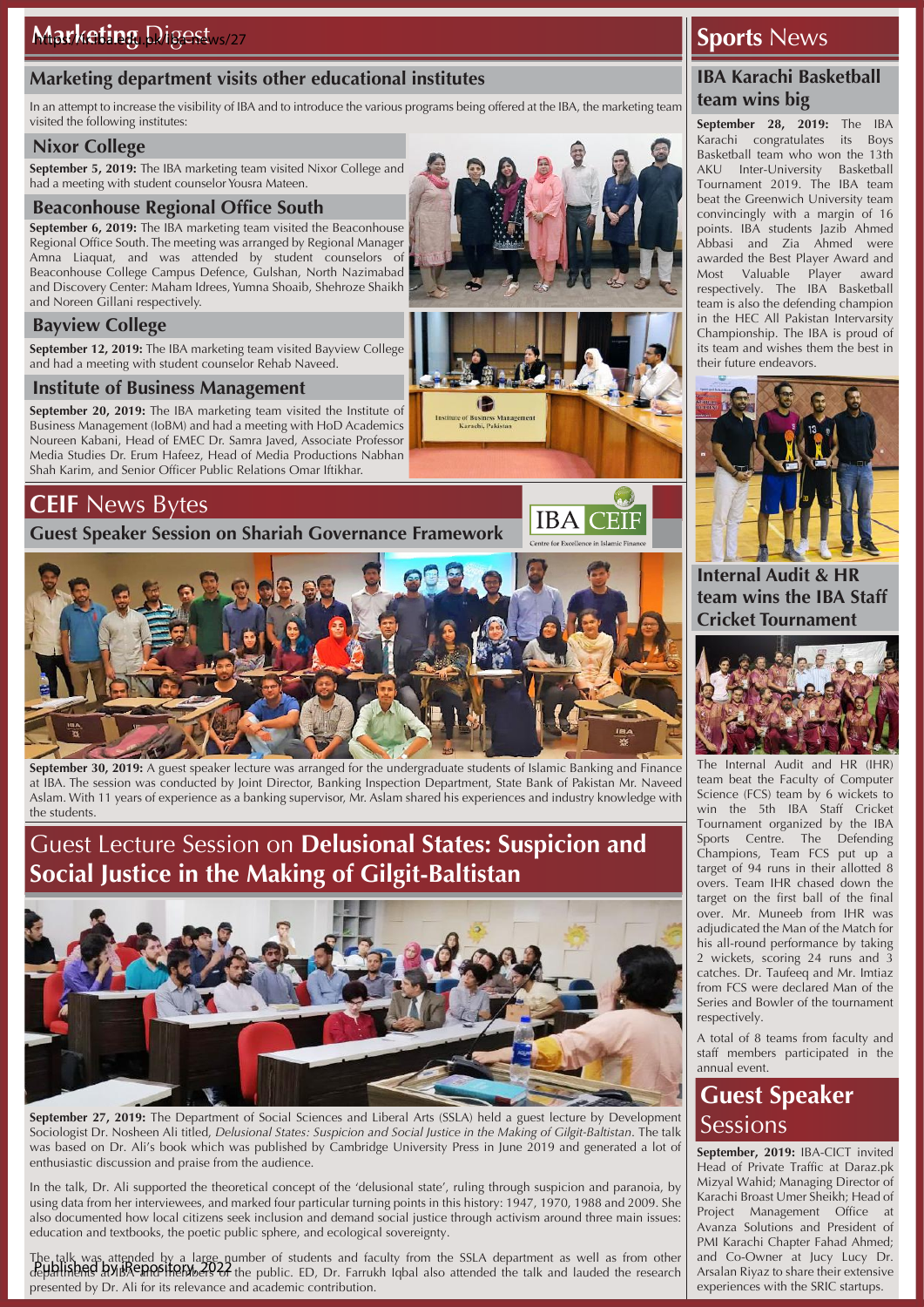

September 30, 2019: CEJ-IBA and IBA-CEIF collaborated in conducting a workshop on *Introduction to Islamic Finance for Media Professionals*. Participants for the workshop were mostly business journalists from various news organizations. Sessions on the global picture of Islamic Finance, myths about Islamic Finance and effective reporting on Islamic Finance were conducted.

Trainers for this workshop were member of editorial committee Jang group Qaiser Mehmood; Dean and Associate Professor at KSBL

## **CDC** Roundup





**IBA** 

ntre for Excellence in Journalist



#### **Reckitt Benckiser Drive 2019-2020**

**September 13, 2019:** The Reckitt Benckiser (RB) team visited the IBA, Karachi to open its gates for the batch of 2020-21. Students, in pairs of three, are required to register online to participate in *RB: The League of Game Changers 2.0*. Finalists would fly to London for the final battle with contestants coming in from 19 other countries.

#### **Summer Internship Experience**

This summer, IBA students were engaged with multiple social and corporate sectors to carry out their internships which is a mandatory part of their curriculum. Following are the key statistics:

| <b>Internship Type</b> | <b>Number of Students Placed</b> |  |  |  |
|------------------------|----------------------------------|--|--|--|
| Social Internship      | 565                              |  |  |  |
| Corporate Internship   | 385                              |  |  |  |
| <b>Total</b>           | 950                              |  |  |  |

#### **Corporate Connect Series**

Following guest speaker sessions were co-hosted in collaboration with our faculty under the banner of Corporate Connect Series:

| <b>Guest Speaker</b>                                                          | <b>Partner Faculty</b>             | <b>Discussion</b>                                                            |  |
|-------------------------------------------------------------------------------|------------------------------------|------------------------------------------------------------------------------|--|
| Founder of PC-3 and a certified facilitator<br>for 2030 SDGs Games, Naila Mir | Dr. Nadya Qamar<br>Chishty-Mujahid | UN's Sustainable Development Goals<br>(SDGs) Games                           |  |
| CEO of Akseer Research, Azfer Naseem                                          | Dr. Sana Tauseef                   | Capital Markets of Pakistan                                                  |  |
| Business Lead at Ipsos Pakistan,<br>Maimuna Shafaat                           | Dr. Farah Naz Baig                 | New Research Methodologies                                                   |  |
| Chief Commercial Officer at<br>Colgate-Palmolive, Aziz Jindani                | Dr. Farah Naz Baig                 | Brand Architecture and Development                                           |  |
| CEO of Salam Air, Captain Muhammad<br>Ahmed                                   | Dr. Shahid Qureshi                 | How to Defy Challenges in Life and<br>Achieve One's Aims                     |  |
| Product Manager at Standard Chartered,<br>Asma Hag                            | Dr. Sagib Sharif                   | Regulatory Challenges to Non-banking<br>Finance Companies Sector in Pakistan |  |

# **HR** Updates

**September 2, 2019:** Congratulations to the faculty members on being newly appointed at the IBA, Karachi:

| <b>Name</b>                   | <b>Designation</b>         | Department                                        |
|-------------------------------|----------------------------|---------------------------------------------------|
| Dr. Sahar Nadeem Hamid        | <b>Assistant Professor</b> | Social Sciences and Liberal Arts Department - FBA |
| Published by Repository, 2022 | Lecturer                   | Mathematical Sciences Department - FCS            |



**September 4, 2019:** A group of 13 students along with team CDC visited the KFC Head Office, and its restaurant. Students were welcomed by the Manager, **Tour to KFC Pakistan**

Learning and Organization Development, Syed Sheryar Ali who also briefed students about KFC's brand strategy, corporate culture and working style. Students toured the office facility and inquired different aspects of KFC's business and operations. CEO KFC Pakistan Raza Pirbhai graced the visit by having a candid conversation with students. After the meetup, students were taken to the Boat Basin restaurant for an exclusive kitchen tour and meal.

## **Social awareness trip to the Karachi Down Syndrome Program (KDSP)**

**September 25, 2019:** Team CDC arranged an awareness trip to the Karachi Down Syndrome Program (KDSP) office. The prime objective of this trip was to provide students an opportunity to learn about the Down Syndrome disorder. The trip featured witnessing therapy being received by children with Down Syndrome, taking a guided tour to KDSP's facility, and networking with KDSP's representatives.

#### **Corporate Meet-ups**

**September, 2019:** Senior Human Resource Business Partners from Hapag-Lloyd Dubai Office, placement team from Institute of Business Management, representatives from Career Services Office of LUMS, and Institute of Management Sciences, Peshawar visited CDC to discuss recruiting and other channels of collaboration with the IBA, Karachi. Moreover, CDC approached Talent Games Private Limited to bring them on board for organizing mock assessments and games used in recruitment processes these days.